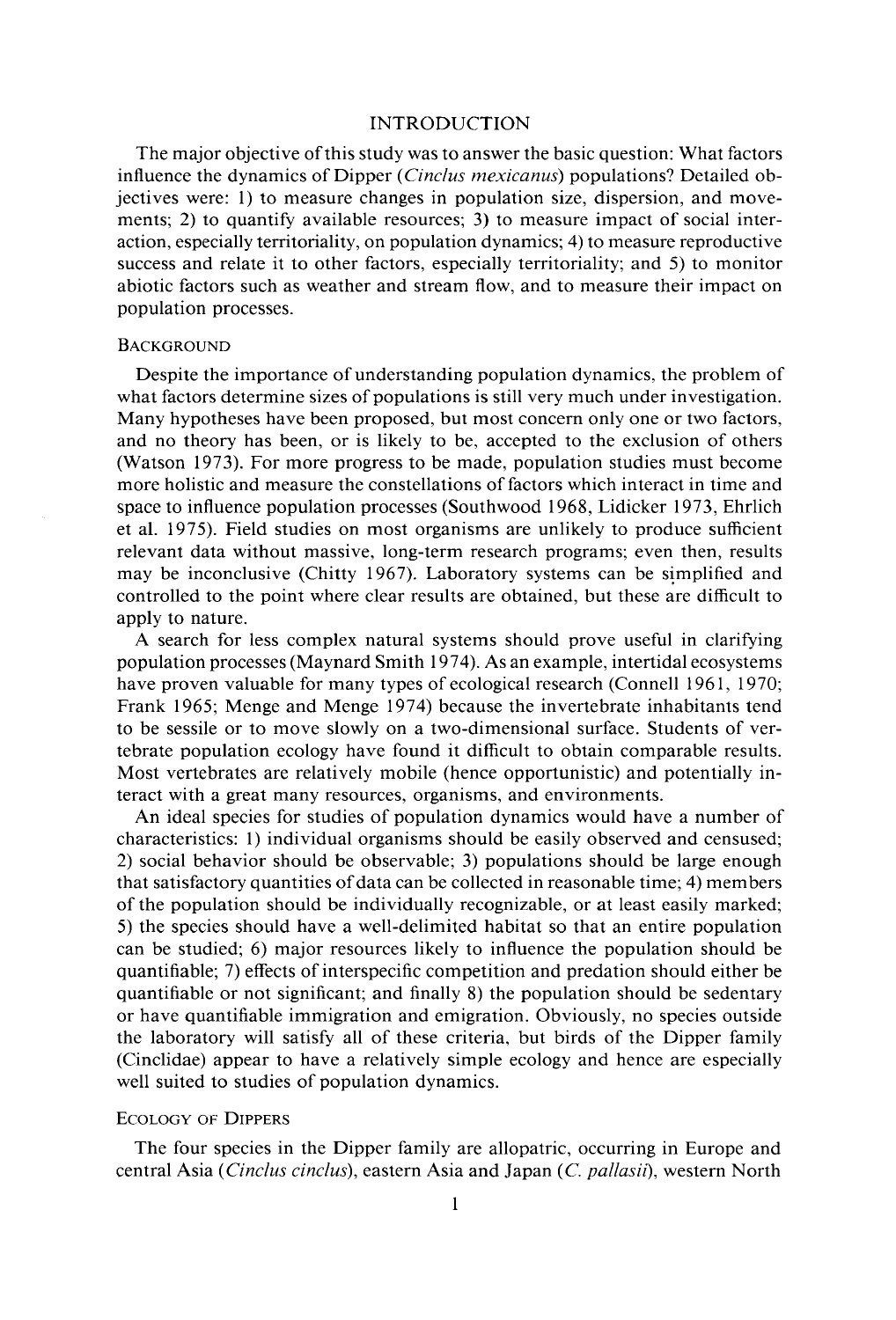**America (C. mexicanus) and South America (C. Ieucocephalus) as far south as Argentina (Greenway and Vaurie 1958). The range of the American Dipper (C. mexicanus) extends from Alaska to southern Mexico (Bent 1948, Van Tyne and Berger 1959). The family is ecologically homogeneous, with all species restricted to swift, unpolluted, rocky streams. There is only one reference in the literature to an American Dipper more than a few meters from water, and that was of an individual flying across a "Y" in a stream (Skinner 1922).** 

**Dippers establish linear breeding territories because of the nature of their habitat, and all activities take place within the territory (type A territory of Nice 194 1). The spatially simple habitat makes it extremely easy to census a population, map territories, and find individuals without territories. The fact that they so rarely fly over land makes it easy to capture almost any individual by placing a net across the stream in its path.** 

**Dippers typically place nests directly over water on ledges of cliffs or bridges that are inaccessible to predators and sheltered from weather. If such sites are not available, Dippers may nest in more exposed sites, such as on large rocks or under tree roots and overhanging banks. Although nests in trees and shrubs away from water have been reported (Moon 1923, Robson 1956, Balat 1964, Sullivan 1966, Trochot 1967) they are rare and we did not see any. Such specialized nest-site requirements make it comparatively easy to find virtually all of the breeding pairs in a given area. Henderson (1908) and Bakus (1959a) give details of nest construction by C. mexicanus.** 

**Dippers mostly feed on aquatic insect larvae, but occasionally take other invertebrates and small fish (Mitchell 1968, Vader 197 1). Steiger (1940) reports that they eat some plant material, but Mitchell (1968) does not mention any plant material in a detailed analysis of 26 stomachs. Although Dippers do flycatch and glean prey from streamside rocks, most foraging is in water (Sullivan 1973) and even prey taken out of water are likely to have aquatic larval stages. Thus, Dippers are totally dependent on the productivity of streams and rivers. This restricted foraging habitat is more easily sampled for amount of available food than are the habitats of most terrestrial vertebrates.** 

**Dippers are excellent swimmers and many observers (e.g., Muir 1894) have been impressed by their ability to forage in water too deep and too swift for humans to stand upright. Their feet, although large and strong, are not webbed, and they mainly use their wings when swimming in fast water (Goodge 1959). Despite their ability to swim, Dippers more frequently wade in the shallows with their heads submerged, or make short dives into slightly deeper water from perches on emergent rocks. The quality of an area of stream depends on the stream substrate as well as on the amount of food. Favorable bottom consists of rubble (rocks 3-20 cm in size) with many emergent rocks for perching. It is relatively simple to estimate the percentage of a section of stream covered by rubble and thus obtain an index of the physical suitability of that section for foraging. In addition, Dippers' long, unfeathered tarsi and habit of perching on rocks make it easy to read color-band combinations.** 

**Many workers describe Dippers as sedentary residents that occasionally make local altitudinal movements in winter (Bent 1948, Robson 1956, Shooter 1970). However, some Dipper populations are mobile and make regular flights between drainages (Jost 1969, present study). There are no reports of regular, long-distance migrations.**